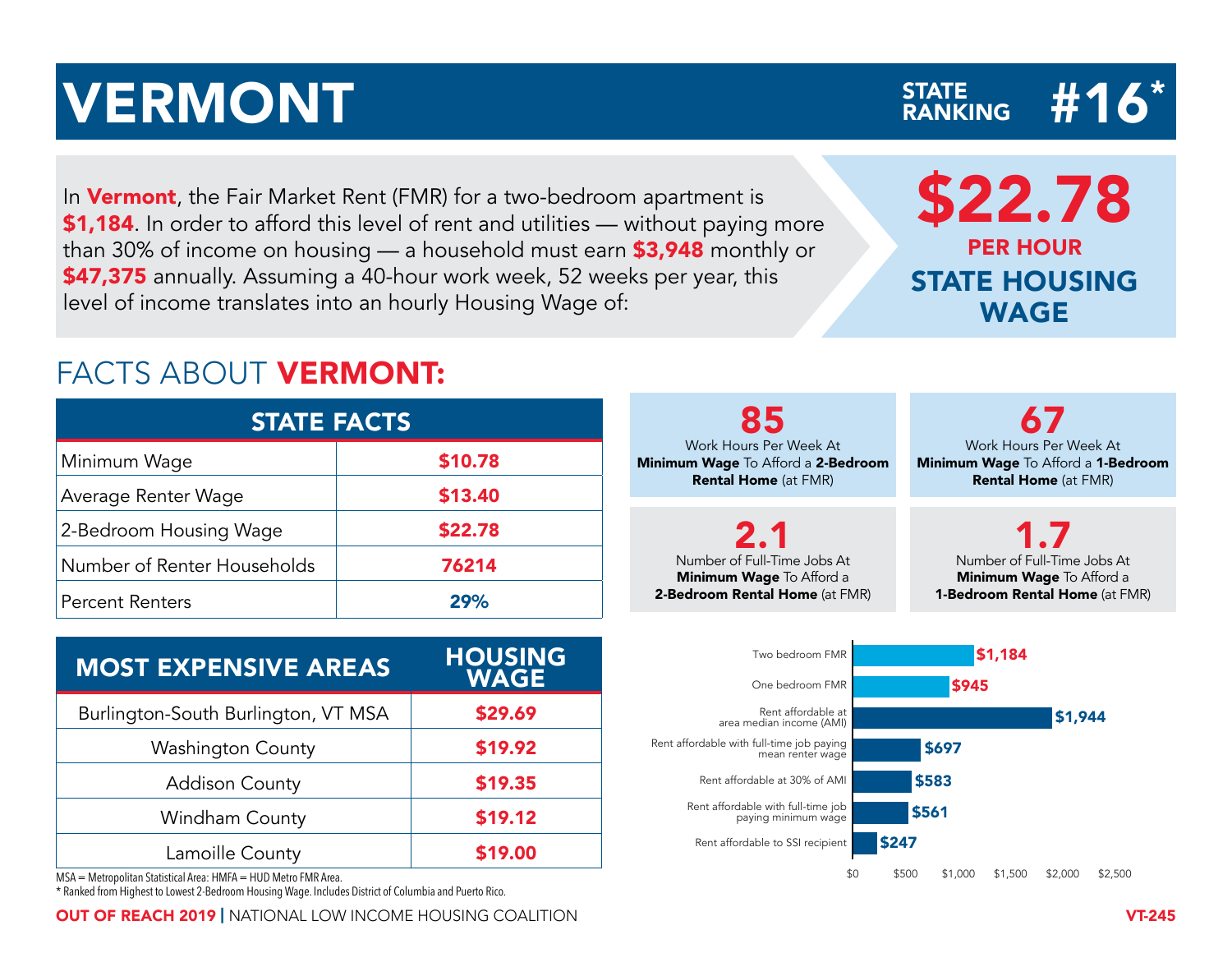|                                                                                                                                                                                                                                                                                                                                                                                                                                                                                                                                                                                                                                   | FIJY                                                |                    | <b>HOUSING</b>                                              |                                                                           |                            |                                                   |               |                                               |        |                                                                |                                                         |                                                         |                                                                             |
|-----------------------------------------------------------------------------------------------------------------------------------------------------------------------------------------------------------------------------------------------------------------------------------------------------------------------------------------------------------------------------------------------------------------------------------------------------------------------------------------------------------------------------------------------------------------------------------------------------------------------------------|-----------------------------------------------------|--------------------|-------------------------------------------------------------|---------------------------------------------------------------------------|----------------------------|---------------------------------------------------|---------------|-----------------------------------------------|--------|----------------------------------------------------------------|---------------------------------------------------------|---------------------------------------------------------|-----------------------------------------------------------------------------|
| <b>Vermont</b>                                                                                                                                                                                                                                                                                                                                                                                                                                                                                                                                                                                                                    | <b>HOUSING</b>                                      | <b>AREA MEDIAN</b> |                                                             |                                                                           |                            |                                                   |               |                                               |        |                                                                |                                                         |                                                         |                                                                             |
|                                                                                                                                                                                                                                                                                                                                                                                                                                                                                                                                                                                                                                   | <b>WAGE</b><br><b>COSTS</b>                         |                    |                                                             |                                                                           | <b>INCOME (AMI)</b>        |                                                   |               | <b>RENTERS</b>                                |        |                                                                |                                                         |                                                         |                                                                             |
|                                                                                                                                                                                                                                                                                                                                                                                                                                                                                                                                                                                                                                   | Hourly wage<br>necessary<br>to afford<br>2 BR1 FMR2 | 2 BR<br><b>FMR</b> | Annual<br>income<br>needed to<br>afford 2<br><b>BMR FMR</b> | Full-time<br>jobs at<br>minimum<br>wage to afford<br>2BR FMR <sup>3</sup> | Annual<br>AMI <sup>4</sup> | Monthly rent<br>affordable<br>at AMI <sup>5</sup> | 30%<br>of AMI | Montly rent<br>affordable<br>at 30%<br>of AMI | Renter | % of total<br>households households<br>(2013-2017) (2013-2017) | Estimated<br>hourly<br>mean<br>renter<br>wage<br>(2019) | Monthly<br>rent<br>affordable<br>at mean<br>renter wage | Full-time<br>jobs at mean<br>renter wage<br>needed to<br>afford<br>2 BR FMR |
| Vermont                                                                                                                                                                                                                                                                                                                                                                                                                                                                                                                                                                                                                           | \$22.78                                             | \$1,184            | \$47,375                                                    | 2.1                                                                       | \$77,777                   | \$1,944                                           | \$23,333      | \$583                                         | 76,214 | 29%                                                            | \$13.40                                                 | \$697                                                   | 1.7                                                                         |
| <b>Combined Nonmetro Areas</b>                                                                                                                                                                                                                                                                                                                                                                                                                                                                                                                                                                                                    | \$18.45                                             | \$960              | \$38,383                                                    | 1.7                                                                       | \$70,827                   | \$1,771                                           | \$21,248      | \$531                                         | 46,897 | 27%                                                            | \$12.27                                                 | \$638                                                   | 1.5                                                                         |
| Metropolitan Areas                                                                                                                                                                                                                                                                                                                                                                                                                                                                                                                                                                                                                |                                                     |                    |                                                             |                                                                           |                            |                                                   |               |                                               |        |                                                                |                                                         |                                                         |                                                                             |
| Burlington-South Burlington MSA                                                                                                                                                                                                                                                                                                                                                                                                                                                                                                                                                                                                   | \$29.69                                             | \$1,544            | \$61,760                                                    | 2.8                                                                       | \$91,600                   | \$2,290                                           | \$27,480      | \$687                                         | 29,317 | 34%                                                            | \$15.10                                                 | \$785                                                   | 2.0                                                                         |
|                                                                                                                                                                                                                                                                                                                                                                                                                                                                                                                                                                                                                                   |                                                     |                    |                                                             |                                                                           |                            |                                                   |               |                                               |        |                                                                |                                                         |                                                         |                                                                             |
| Counties                                                                                                                                                                                                                                                                                                                                                                                                                                                                                                                                                                                                                          |                                                     |                    |                                                             |                                                                           |                            |                                                   |               |                                               |        |                                                                |                                                         |                                                         |                                                                             |
| <b>Addison County</b>                                                                                                                                                                                                                                                                                                                                                                                                                                                                                                                                                                                                             | \$19.35                                             | \$1,006            | \$40,240                                                    | 1.8                                                                       | \$77,900                   | \$1,948                                           | \$23,370      | \$584                                         | 4,053  | 28%                                                            | \$14.97                                                 | \$779                                                   | 1.3                                                                         |
| Bennington County                                                                                                                                                                                                                                                                                                                                                                                                                                                                                                                                                                                                                 | \$17.54                                             | \$912              | \$36,480                                                    | 1.6                                                                       | \$67,000                   | \$1,675                                           | \$20,100      | \$503                                         | 4,141  | 27%                                                            | \$13.01                                                 | \$676                                                   | 1.3                                                                         |
| Caledonia County                                                                                                                                                                                                                                                                                                                                                                                                                                                                                                                                                                                                                  | \$16.96                                             | \$882              | \$35,280                                                    | 1.6                                                                       | \$63,900                   | \$1,598                                           | \$19,170      | \$479                                         | 3,244  | 27%                                                            | \$12.38                                                 | \$644                                                   | 1.4                                                                         |
| <b>Essex County</b>                                                                                                                                                                                                                                                                                                                                                                                                                                                                                                                                                                                                               | \$14.65                                             | \$762              | \$30,480                                                    | 1.4                                                                       | \$51,400                   | \$1,285                                           | \$15,420      | \$386                                         | 572    | 21%                                                            | \$10.93                                                 | \$568                                                   | 1.3                                                                         |
| Lamoille County                                                                                                                                                                                                                                                                                                                                                                                                                                                                                                                                                                                                                   | \$19.00                                             | \$988              | \$39,520                                                    | 1.8                                                                       | \$71,800                   | \$1,795                                           | \$21,540      | \$539                                         | 2,974  | 29%                                                            | \$10.59                                                 | \$551                                                   | 1.8                                                                         |
| <b>Crange County</b>                                                                                                                                                                                                                                                                                                                                                                                                                                                                                                                                                                                                              | \$18.46                                             | \$960              | \$38,400                                                    | 17                                                                        | \$71,300                   | \$1,783                                           | \$21,390      | \$535                                         | 2,364  | 19%                                                            | \$12.26                                                 | \$637                                                   | 1.5                                                                         |
| <b>Crleans County</b>                                                                                                                                                                                                                                                                                                                                                                                                                                                                                                                                                                                                             | \$14.62                                             | \$760              | \$30,400                                                    | 1.4                                                                       | \$58,600                   | \$1,465                                           | \$17,580      | \$440                                         | 2,550  | 22%                                                            | \$10.65                                                 | \$554                                                   | 1.4                                                                         |
| <b>Rutland County</b>                                                                                                                                                                                                                                                                                                                                                                                                                                                                                                                                                                                                             | \$18.06                                             | \$939              | \$37,560                                                    | 1.7                                                                       | \$68,600                   | \$1,715                                           | \$20,580      | \$515                                         | 7,019  | 28%                                                            | \$10.97                                                 | \$570                                                   | 1.6                                                                         |
| <b>Washington County</b>                                                                                                                                                                                                                                                                                                                                                                                                                                                                                                                                                                                                          | \$19.92                                             | \$1,036            | \$41,440                                                    | 1.8                                                                       | \$78,700                   | \$1,968                                           | \$23,610      | \$590                                         | 7,010  | 28%                                                            | \$13.33                                                 | \$693                                                   | 1.5                                                                         |
| <b>Windham County</b>                                                                                                                                                                                                                                                                                                                                                                                                                                                                                                                                                                                                             | \$19.12                                             | \$994              | \$39,760                                                    | 1.8                                                                       | \$68,200                   | \$1,705                                           | \$20,460      | \$512                                         | 6,153  | 32%                                                            | \$12.09                                                 | \$629                                                   | 1.6                                                                         |
| <b>Windsor County</b>                                                                                                                                                                                                                                                                                                                                                                                                                                                                                                                                                                                                             | \$19.00                                             | \$988              | \$39,520                                                    | 1.8                                                                       | \$76,100                   | \$1,903                                           | \$22,830      | \$571                                         | 6,817  | 28%                                                            | \$11.83                                                 | \$615                                                   | 1.6                                                                         |
| <b>BURLINGTON-SOUTH BURLINGTON, VT MSA</b><br><b>CHITTENDEN COUNTY</b><br>Bolton town, Buels gore, Burlington city, Charlotte town, Colchester town, Essex town, Hinesburg town, Huntington town, Jericho town, Milton town, Richmond town, Shelburne town,<br>South Burlington city, St. George town, Underhill town, Westford town, Williston town, Winooski city<br><b>FRANKLIN COUNTY</b><br>Bakersfield town, Berkshire town, Enosburg town, Fairfax town, Fairfield town, Fletcher town, Franklin town, Gedroyint Monted man at Monted town, Richford town, Sheldon town, St. Albans city, St. Albans<br>town, Swanton town |                                                     |                    |                                                             |                                                                           |                            |                                                   |               |                                               |        |                                                                |                                                         |                                                         |                                                                             |

#### BURLINGTON-SOUTH BURLINGTON, VT MSA

#### CHITTENDEN COUNTY

#### FRANKLIN COUNTY

Bakersfield town, Berkshire town, Enosburg town, Fairfax town, Fairfield town, Fletcher town, Franklin town, GedrayiantMont<del>g</del>iongate own, Richford town, Sheldon town, St. Albans city, St. Albans city, St. Albans city, St. town, Swanton town

#### GRAND ISLE COUNTY

Alburg town, Grand Isle town, Isle La Motte town, North Hero town, South Hero town

 $\Gamma$ V<sub>10</sub>

#### 50th percentile FMR (See Appendix B).

5: "Affordable" rents represent the generally accepted standard of spending not more than 30% of gross income on gross housing costs. 1: BR= Bedroom 3: This calculation uses the higher of the state or federal minimum wage. Local minimum wages are not used. See Appendix B. 4: AMI = Fiscal Year 2019 Area Median Income 2: FMR= Fiscal Year 2019 Fair Market Rent.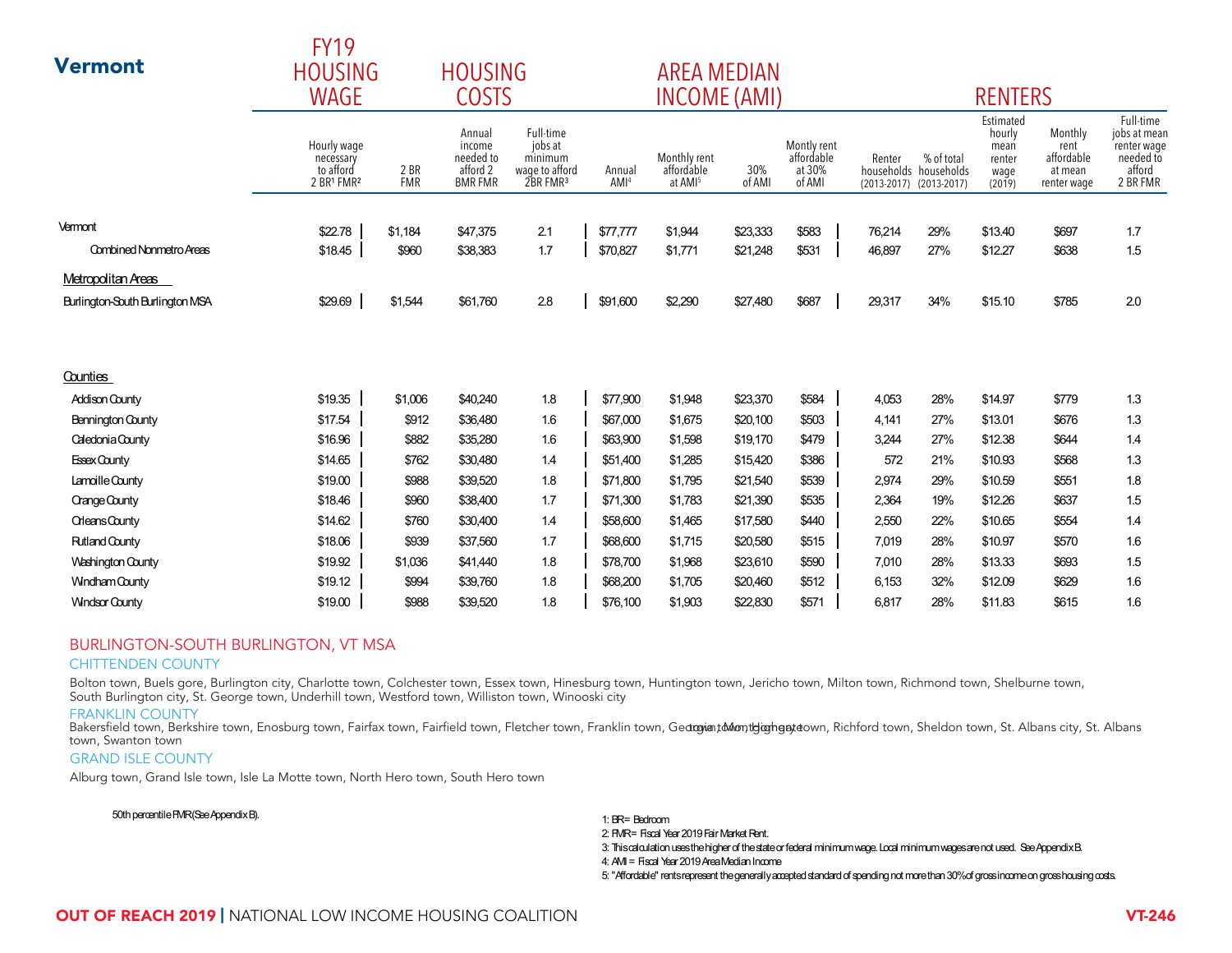